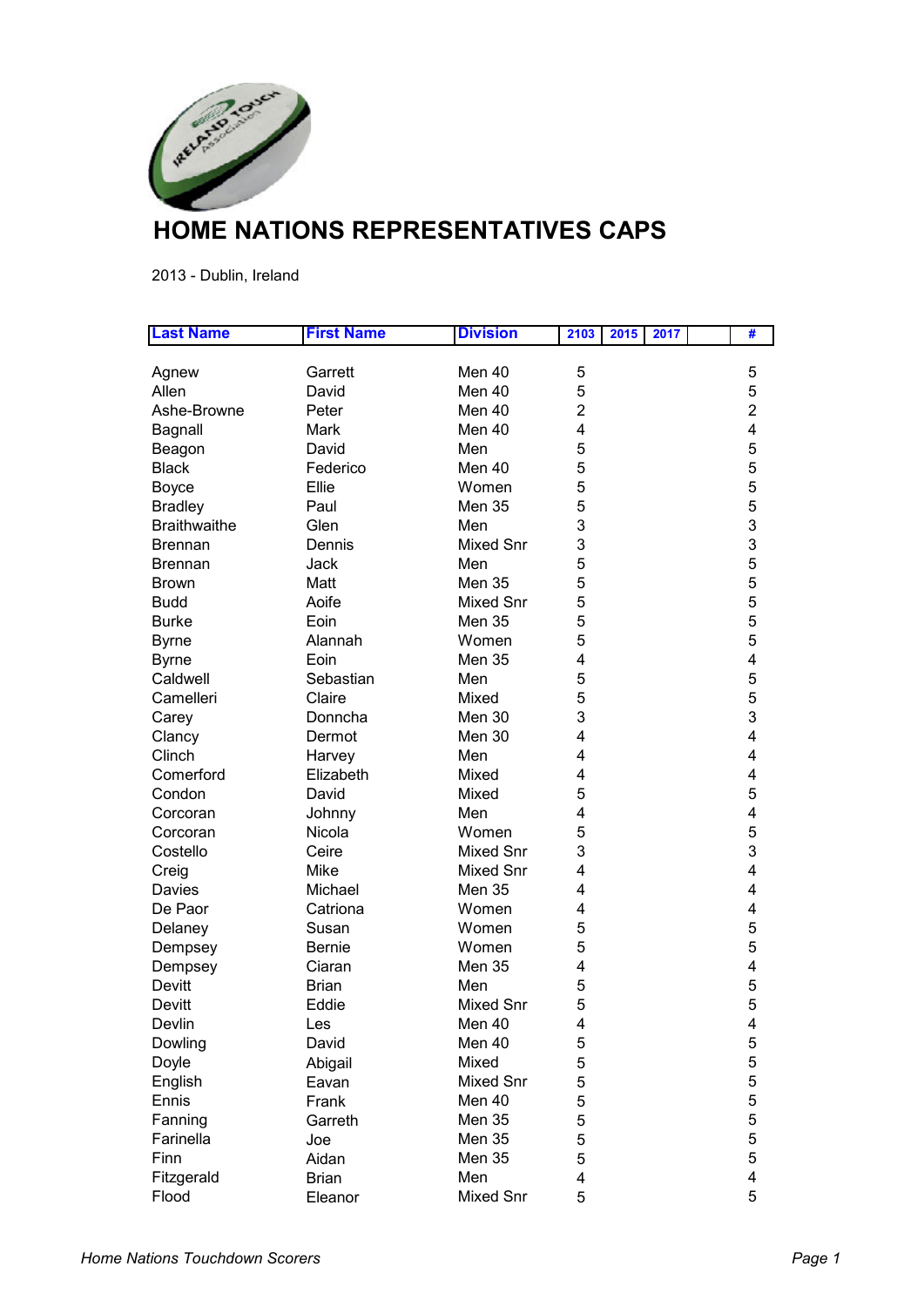| <b>Last Name</b> | <b>First Name</b> | <b>Division</b>  | 2103 | 2015 | 2017 | #      |
|------------------|-------------------|------------------|------|------|------|--------|
| Flynn            | Cian              | Men 30           | 4    |      |      | 4      |
| Gibney           | Ronan             | Men 30           | 4    |      |      | 4      |
| Gilbourne        | Peter             | Men 40           | 5    |      |      | 5      |
| Glenn            | Alan              | Men              | 3    |      |      | 3      |
| Gorman           | Eimear            | <b>Mixed Snr</b> | 5    |      |      | 5      |
| Gorman           | James             | Mixed Snr        | 5    |      |      | 5      |
| Greene           | Devin             | Mixed            | 5    |      |      | 5      |
| Hanaghan         | Lucie             | Women            | 5    |      |      | 5      |
| Hanby            | Louise            | Women            | 5    |      |      | 5      |
| Hankins          | Tim               | <b>Men 35</b>    | 5    |      |      | 5      |
| Haugh            | Alan              | Men 30           | 4    |      |      | 4      |
| Hickey           | Rory              | Men 40           | 1    |      |      | 1      |
| Hogan            | Niamh             | Women            | 4    |      |      | 4      |
| Huggard          | Martin            | Men 40           | 5    |      |      | 5      |
| Huxham           | Julie             | Women            | 5    |      |      | 5      |
| Iszeham          | Jeffrey           | Mixed            | 4    |      |      | 4      |
| Joyce            | Anthea            | <b>Mixed Snr</b> | 4    |      |      | 4      |
| Kehoe            |                   | Men              | 4    |      |      | 4      |
|                  | David             | <b>Mixed Snr</b> |      |      |      | 4      |
| Kelly            | Niamh             |                  | 4    |      |      | 5      |
| Langford         | Andy              | Mixed            | 5    |      |      | 5      |
| Leung            | <b>Nick</b>       | Men              | 5    |      |      | 4      |
| Leveau           | <b>Brian</b>      | Men              | 4    |      |      | 4      |
| Luttig           | Albert            | Men              | 4    |      |      |        |
| Madden           | <b>Marcus</b>     | Mixed            | 3    |      |      | 3      |
| Mannion          | Carmel            | Women            | 5    |      |      | 5      |
| Masterson        | Kevin             | Men              | 5    |      |      | 5      |
| <b>McCloy</b>    | Tobin             | Men 30           | 4    |      |      | 4      |
| McDowell         | Jenny             | Mixed            | 3    |      |      | 3      |
| McKay            | Hannah            | Women            | 5    |      |      | 5      |
| McLaughlin       | Ashley            | <b>Mixed Snr</b> | 3    |      |      | 3<br>4 |
| McVeigh          | Cahal             | Men 30           | 4    |      |      |        |
| Moss             | Andrew            | Men 40           | 5    |      |      | 5<br>5 |
| Murray           | <b>Myles</b>      | Men              | 5    |      |      | 3      |
| Nathan           | Aroha             | Mixed            | 3    |      |      | 3      |
| Noble            | <b>Brian</b>      | Men 30           | 3    |      |      |        |
| O'Byrne          | Deanna            | Mixed            | 5    |      |      | 5      |
| O'Byrne          | Emma              | Mixed Snr        | 4    |      |      | 4<br>5 |
| O'Byrne          | Katie             | Mixed            | 5    |      |      |        |
| O'Connor         | Denis             | Men 30           | 4    |      |      | 4      |
| O'Dea            | Liam              | Men              | 4    |      |      | 4      |
| O'Donnell        | David             | Men 40           | 5    |      |      | 5      |
| O'Hanrahan       | Eamonn            | <b>Men 35</b>    | 5    |      |      | 5      |
| Olvera-Smith     | Dawn              | Mixed            | 5    |      |      | 5      |
| O'Malley         | Emer              | Mixed            | 5    |      |      | 5      |
| O'Malley         | lan               | Mixed            | 5    |      |      | 5      |
| O'Malley         | Shane             | Men 30           | 4    |      |      | 4      |
| O'Riordan        | Alan              | Men 30           | 4    |      |      | 4      |
| O'Sullivan       | Patrick           | Men 30           | 4    |      |      | 4      |
| Pelosi           | Gerard            | Men 40           | 5    |      |      | 5      |
| Purcell          | Gary              | Men 40           | 5    |      |      | 5      |
| Slack            | Conor             | Men 30           | 4    |      |      | 4      |
| Smit             | Roelie            | Mixed Snr        | 5    |      |      | 5      |
| Smith            | Barry             | <b>Men 35</b>    | 4    |      |      | 4      |
| Smyth            | Max               | Women            | 4    |      |      | 4      |
| <b>Stiles</b>    | Kevin             | Men 40           | 4    |      |      | 4      |
| Swords           | Shane             | <b>Men 35</b>    | 5    |      |      | 5      |
| Tomare           | Marty             | <b>Men 35</b>    | 5    |      |      | 5      |
| Tualega          | Pourmare          | Men 35           | 4    |      |      | 4      |